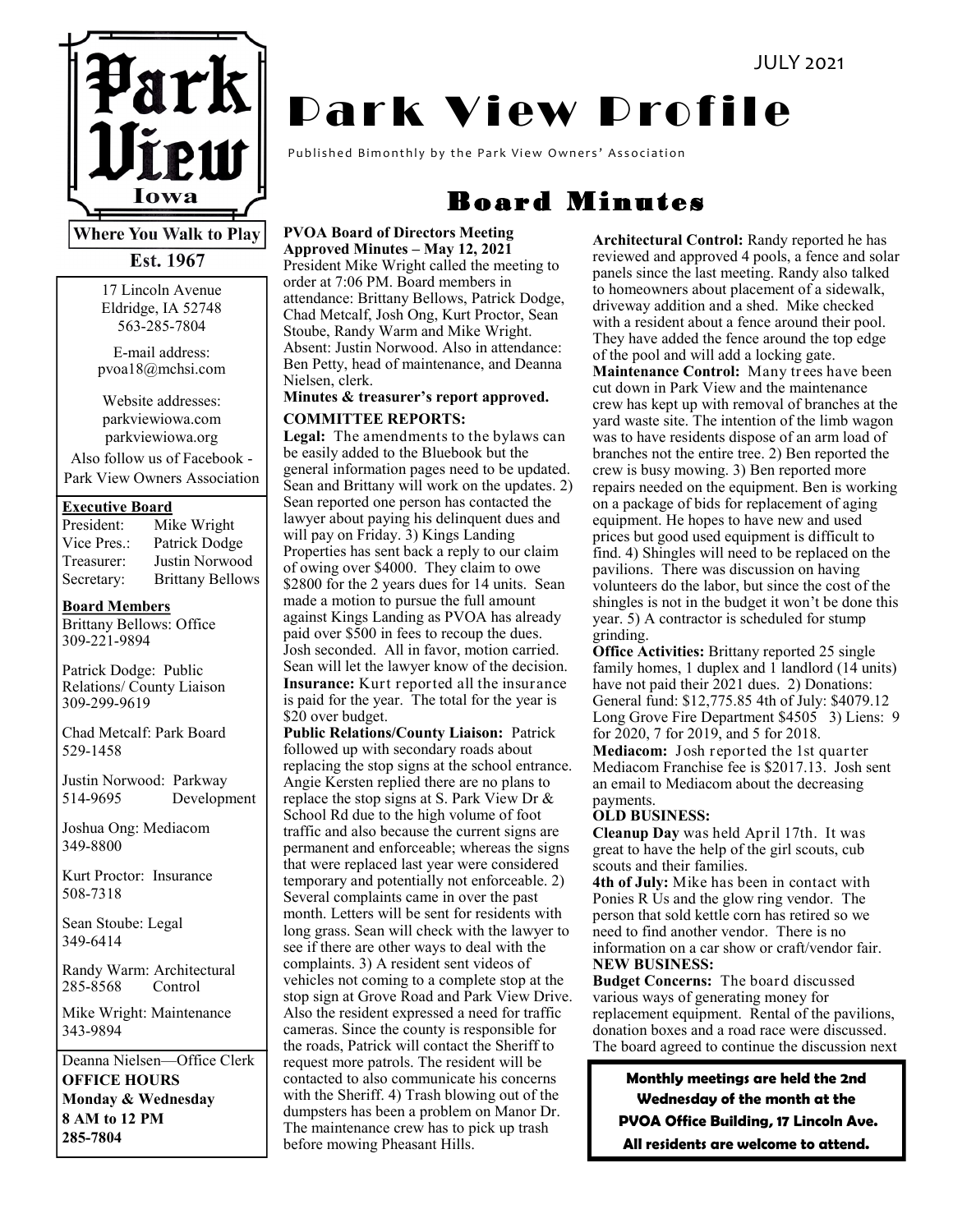#### month.

**ANNOUNCEMENTS:** The Annual Meeting will be held at the office on May 19th at 7 PM. An absentee ballot is available for voting before the meeting. 5% of the membership (48 owners) is needed for a quorum. The ballot will be added to Facebook and the web page for electronic voting.

#### **BOARD COMMENTS:**

Patrick thanked Chris Mathias, the new county planning director, for meeting with the board before the meeting. 2) Sean reminded everyone in Park View to slow down! The speed limit is 25 mph.

#### **Meeting adjourned at 8:50 pm.**

#### **Annual Meeting**

#### **Unapproved Minutes -May 19, 2021**

The 2021 Annual Meeting was called order by President Mike Wright at 7:05 PM. Board members in attendance: Brittany Bellows, Patrick Dodge, Chad Metcalf, Justin Norwood, Kurt Proctor, Sean Stoube, Randy Warm and Mike Wright. Also in attendance: 6 residents.

**Comments by President Mike Wright:** Mike welcomed the residents. He commended the maintenance crew for doing a great job of repairing the aging equipment and keeping up with care of the parkways and ballfields. The aging equipment needs to be replaced and funds are not available with \$100 a year dues. Dues need to be raised to keep up with the maintenance needs, otherwise the only other option would be to incorporate and get funds via taxes which most residents would not be in favor.

**Approval of minutes.** Justin Norwood made a motion to approve the minutes of the 2019 annual meeting, Randy Warm seconded. The motion carried.

**The Treasurer's & Audit Reports for 2019 & 2020:** Justin Norwood, treasurer, pointed out that the end balance of 2019 was \$109,000 and in 2020 it was \$89,000, a decrease of \$20,000. Justin Norwood made a motion to accept the treasurer's report and audit reports for 2019 & 2020. Patrick Dodge seconded. The motion carried.

#### **Committee Reports:**

**Insurance:** Kurt Proctor reported all insurance policies are up to date. Fees went up about \$1000 this year after a claim in 2020.

**Public Relations/County Issues:** Patrick Dodge reported the biggest accomplishment was having the county adopt a rental ordinance for Park View. Although it was a long process, the regulation is in effect. All landlords need to register their property and provide information for both the owner and local property manager, must have written leases with all tenants and must conduct background checks on all current and future occupants of the units over the age of eighteen. Also the code requires landlords to attest to the condition of the units via a checklist and established set of criteria for tracking nuisance/ criminal activity via the sheriff department. In the past year a couple people have retired from the county so now Patrick is building a working relationship with the new secondary roads engineer and planning and development director.

**Park Board:** Chad Metcalf reported baseball and softball season are underway.

**Architectural Control:** Randy Warm reported many pool applications have been approved in the past year along with applications for fences and sheds. He talks with owners to make sure they are complying with county code and regulations in the bluebook.

**Maintenance Control:** Mike reported the sidewalk was installed last year after replacing the bridge in Honey Creek. Ben has spent many hours on maintenance and repairs of

equipment. The maintenance crew does a great job. We will continue to work on replacing broken sidewalks each year. **Legal:** Sean Stoube reported the amendment to the bylaws to allow electronic mean for meetings passed. This also includes voting via email or Facebook messenger. We are currently pursuing payment from owners over 3 years past due and one landlord that hasn't paid for 2020. With the unbalanced budget, it is important to recoup these dues. **Office Activities:** Brittany Bellows reported in the past 2 years we've had 4 votes. We attempted to increase the dues cap to \$175 but didn't get a quorum and felt it wasn't feasible to revote. The watershed project passed with help from the community members canvassing for votes. With the election of board members, we ended up with all 9 board position filled. And as Sean mentioned, the amendments to the bylaws were passed. In 2019, the office got a new computer with Windows 10. Currently there are 22 home owners and one apartment owner that still owe their dues for 2021.

**Parkway Development:** Justin Norwood reported not much going on due to the limited budget. We continue to maintain what we have and might consolidate the playgrounds to a central location. He also thanked all residents for their donations totally over \$12000 for this year. Expect work to being on the watershed project this year.

**Mediacom:** Mike reported in Josh's absence that PVOA receives a franchise fee from Mediacom but it continues to decrease each year.

#### **Open to the Floor:**

- A resident asked about the junk vehicles parked by a storage unit on Lincoln Avenue. Patrick will follow up as the last complaint was lost with the change of personnel at the planning and development office.
- A resident explained storm water drain issues behind his home at 37 Nicholas Dr. This area has been a concern by another resident. The board will look into the situation but it seems to be an issue for the developer and/or county planner.

 A resident thanked the board members for all their work. **Election Results:** According to the bylaws a quorum of 5% of the membership (48) is required for election of board members. A quorum has been reached with 50 ballots cast.

Patrick Dodge 49 Chad Metcalf 50

Randy Warm 49 Beau Tooley 1 Patrick Dodge, Chad Metcalf and Randy Warm are elected to 3 year terms.

**The meeting was adjourned at 7:44 PM.** 

#### **PVOA Board of Directors Meeting Unapproved Minutes—June 9, 2021**

President Mike Wright called the meeting to order at 7:00 PM. Board members in attendance: Patrick Dodge, Chad Metcalf, Josh Ong, Kurt Proctor, Sean Stoube, Randy Warm and Mike Wright. Absent: Justin Norwood & Brittany Bellows. Also in attendance: Deanna Nielsen, clerk.

#### **Minutes & treasurer's report approved. COMMITTEE REPORTS:**

**Legal:** Sean reported he is still working on collecting delinquent dues. A court date has been set for the case with Kings Landing Properties. There are 2 other cases that are moving forward. One owner has paid in full and another has started a payment plan.

**Public Relations/County Liaison:** Patrick reported several complaints came in over the past month. One complaint was not signed so no action will be taken. 2) At the annual meeting, a resident noted the vehicles at the storage unit on Lincoln Ave.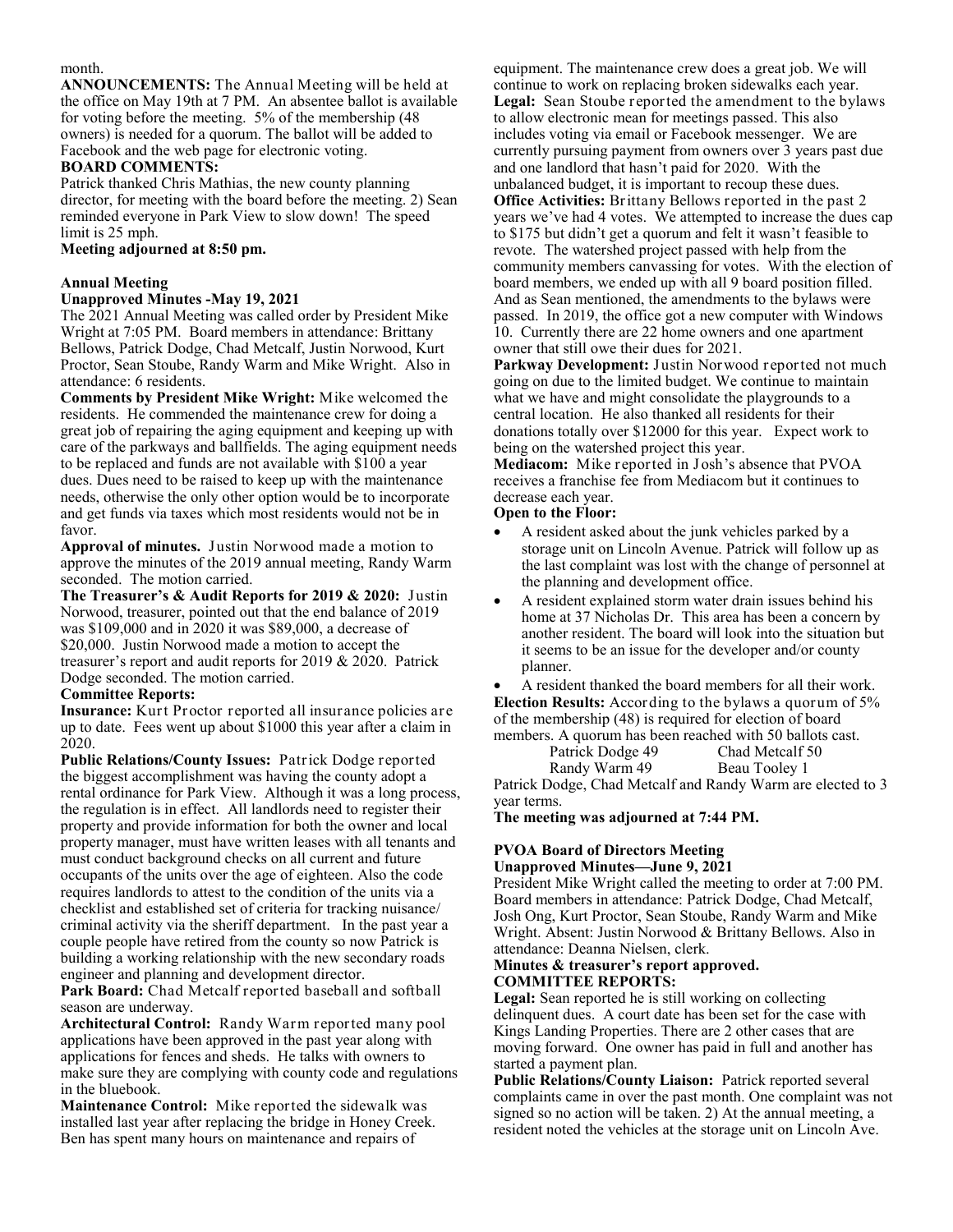Patrick has turned the complaint over to the county. Also a resident had relayed his concern with the storm water drainage behind his home. Mike and Ben have looked at the area and it does not belong to PVOA, so the owners in that area will need to resolve the issue or contact the developer for assistance. 3) There are no signs prohibiting motorized vehicles in Swan Valley. Putting in the sign will be added to the "to do" list. 4) Patrick contacted the county secondary roads about a tree blocking the view at the intersection at  $270<sup>th</sup>$  Street and Old 61. They will remove the tree when in the area. 5) Letters will be sent to several home owners for violation of the covenants, such as needing a fence around a pool, a brush pile, long grass, dog kennel and dead trees. The board decided to wait until fall to mail letters to owners in Dexter Acres that have campers parked in their driveway. 6) Patrick contacted the county planning and development about a junk pile at 51 Manor Dr. The county has sent a letter to the owner and the tenant. 7) A resident complained about not being able to park in his parking lot when ball games are taking place. The apartment owners are working to keep the unauthorized vehicles out of the private parking lots. 8) There was some vandalism at the double diamonds. The situation has been addressed.

**Park Board:** Chad reported handicap parking signs are needed at the ballfields. 2 signs are needed at the west parking lot of the double diamonds and 1 sign in each parking lot at Meadowbrook. Also the curbs need to be repainted to keep people from parking along the street. **Architectural Control:** Randy reported he has reviewed and approved a shed, a fence and a pool.

**Maintenance Control:** Mike reported equipment continues to break down so there are more repair expenses. The repairs are ongoing as the equipment ages.

**Office Activities:** Deanna reported 2021 dues have not been paid by 9 single family homes (1 has filed bankruptcy, 2 pursuing via small claims court, and 1 will be paid when sale of home is finalized) and 1 landlord (14 units). 7 certified letters were sent out on June  $2<sup>nd</sup>$  and  $2$  of those homeowners have paid. 2) General donations:  $$12,875.85$  4<sup>th</sup> of July

## **COMMENTS FROM THE BOARD**

- **Thank you for casting your absentee ballots for the election of board members. A quorum was reached during the annual meeting.**
- **The limb wagon at the yard waste area is for a few tree branches not the whole tree.**
- **If you have a dead tree on your property, please get it taken down as soon as possible to avoid having the tree fall down.**
- **Please submit plans to the Park View Owners' Association before installing a pool, shed, fence or other renovation. The architectural improvement application is available on the website. We are trying to keep you incompliance with PVOA and Scott County.**
- **In Scott County (including Park View) fireworks may be used on July 3 and July 4 from 2 PM until 11 PM. A person shall discharge fireworks only on their property or if the person has consent on other property. The person is responsible to clean up all debris created by the fireworks.**
- **No motorized vehicles allowed in the parkways!**

donations: \$6604.12 Long Grove Fire Department: \$4555 3) There are 8 liens for 2020, 6 liens for 2019, and 4 for 2018. 3 liens were released since the last meeting. 4) The office will be closed July 5-12 while Deanna is on vacation. **Mediacom:** Josh reported Mediacom had replied to his email about the declining franchise fee. Mediacom claims as their revenue goes down so does the payment. **OLD BUSINESS:**

**4 th of July:** Mike has been in contact with the Deere Valley Collectors about having a tractor show. Next week he'll find out if they are able to commit to the date. Kurt proposed having bounce houses since COVID restrictions have been lifted. Sean seconded. The motion carried. The Home Run Derby is planned for the afternoon for children (preschoolers to incoming  $7<sup>th</sup>$  graders). There will be a T-ball division.

**Fund Raising:** Sean suggest sending information about the cost of replacement equipment with the 2022 dues statements. The cost of the needed item would be split among the members of the association. Instead of having a dues increase, each member would be encouraged to donate their share towards the purchase. If the goal isn't reached in one year, PVOA would continue to raise funds.

#### **NEW BUSINESS:**

**Election of Officers:** Officers for 2021 – 2022 are President - Mike Wright, Vice President – Patrick Dodge, Secretary – Brittany Bellows, and Treasurer – Justin Norwood. All committee heads remain the same. **Newsletter:** Board members discussed items that should be included in the July Profile.

**ANNOUNCEMENTS:** Fireworks are legal in Scott County July 3 & 4 from  $2 - 11$  PM. The next meeting will be July  $14<sup>th</sup>$ .

**BOARD COMMENTS:** Sean pointed out that kids are out of school so everyone needs to slow down! **Meeting adjourned at 8:23 pm.** 

- **When mowing your lawn, PLEASE don't blow the grass into the streets. Yard waste build up can restrict street and storm water drainage. Also, grass on the gutters and streets is a safety hazard for pedestrians, bicycles and motorcycles, especially if the grass is freshly cut or it is wet. A homeowner can be sued if someone is injured as the result of yard waste in the street. Please help keep Park View streets clean and safe.**
- **Emergency sirens are used to alert citizens who are outdoors of an imminent hazard and prompt them to go indoors and seek further information. The siren will be sounded for storms producing tornadoes, thunderstorms with winds 70 mph or greater or golf ball sized hail or larger. The same tone will be used for all threats and may be sounded multiple times during the threat. There will be no all-clear signal from sirens. Sirens are tested on the first Tuesday of each month.**
- **Slow down when driving in Park View!!**